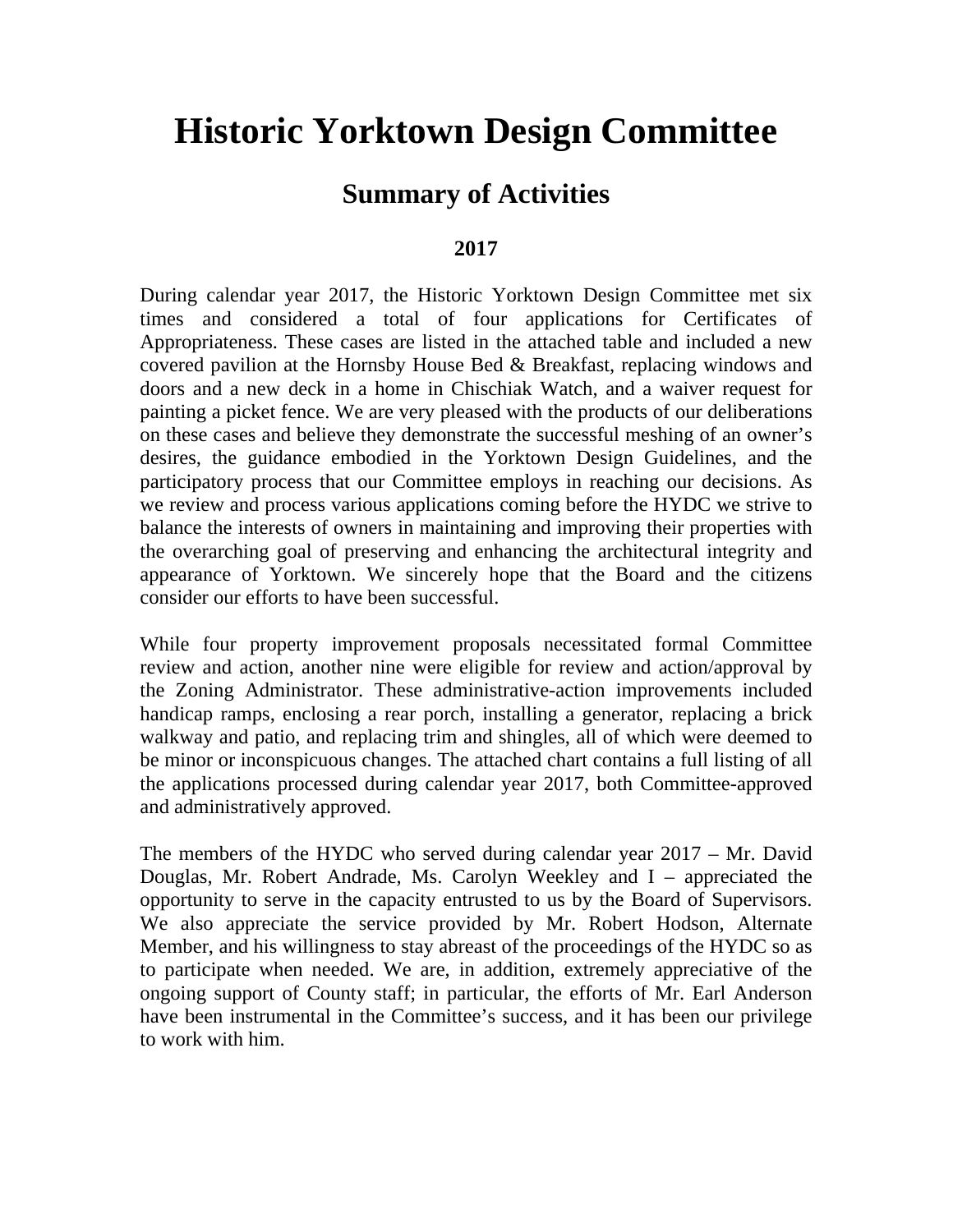Historic Yorktown Design Committee Annual Report – 2017 Page 2

On behalf of my colleagues, I wish to thank the Board of Supervisors for entrusting us with the responsibility to implement and administer the Historic Yorktown Design Guidelines. We also thank the property owners in Yorktown for their commitment to and acceptance of the design guidelines and review process as integral and important components of our collective efforts to protect and preserve the character of our special village.

Respectfully Submitted,

Hilliam the Cale

Mr. William W. Cole Chairman

William W. Cole, Chair Attachment: 2017 Case Log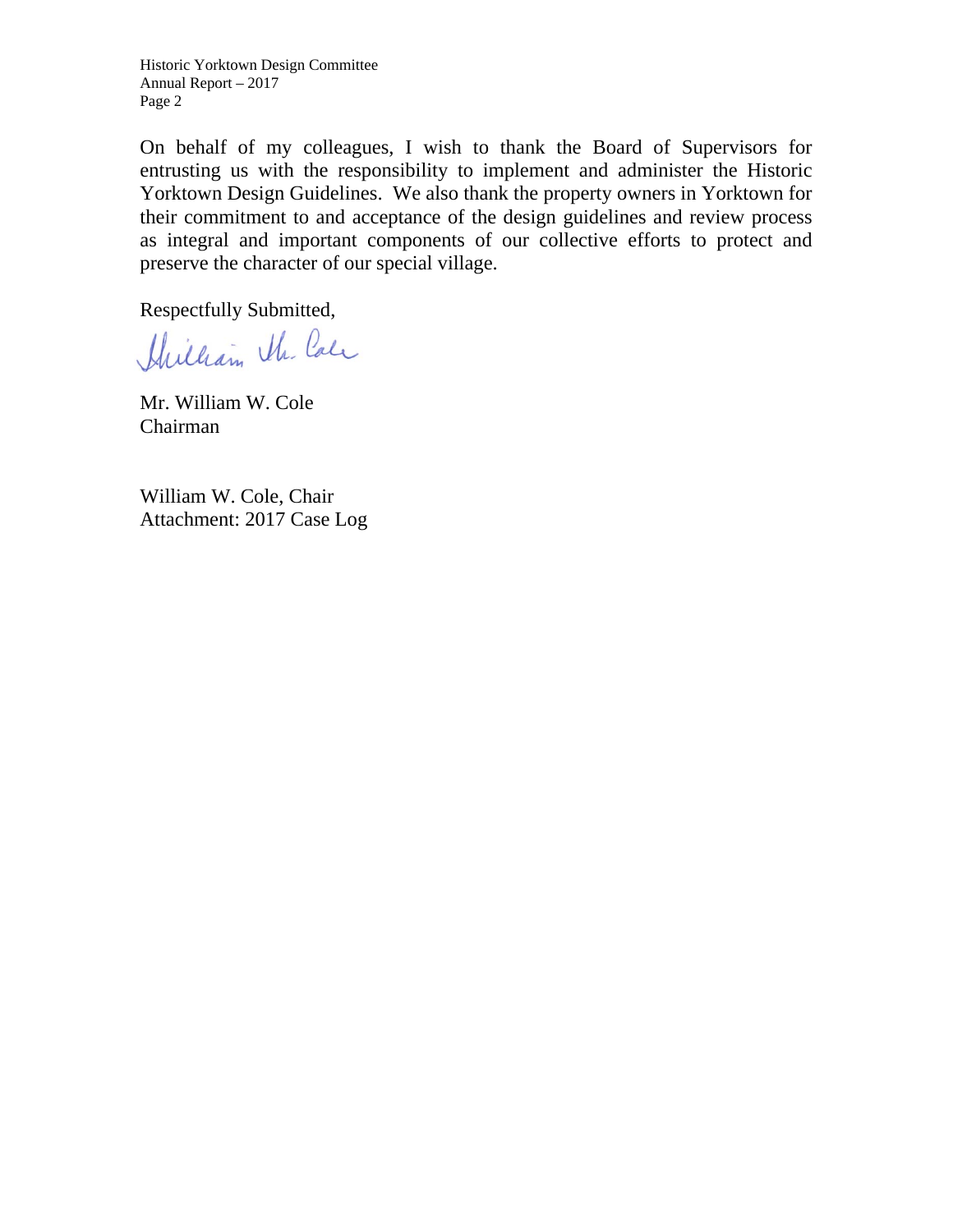# **HISTORIC YORKTOWN DESIGN COMMITTEE**

## **SUMMARY OF ACTIVITIES**

**2017**

| <b>APPLICATION NO.</b> | <b>APPLICANT</b>             | <b>ADDRESS</b>         | <b>REQUEST/COMMENTS/CONDITIONS</b>                                             | <b>ACTION</b> | <b>DATE</b> |
|------------------------|------------------------------|------------------------|--------------------------------------------------------------------------------|---------------|-------------|
| 125-17                 | Anne S. Drane                | 232 Bacon Street       | Painting and handicap ramp                                                     | Approved*     | 1/26/17     |
| 126-17                 | Charles & Judith<br>Elliott  | 202 Chischiak<br>Watch | Enclosure of rear porch                                                        | Approved*     | 3/1/17      |
| 127-17                 | <b>Larry Raithel</b>         | 114 Church Street      | Addition of pergola to rear deck                                               | Approved*     | 3/3/17      |
| 128-17                 | <b>Charles Hedge</b>         | 107 Ambler Street      | Installation of a generator                                                    | Approved*     | 3/16/17     |
| 129-17                 | Leon Gary King               | 115 Chischiak<br>Watch | Replacement of windows and doors and<br>addition of 2 <sup>nd</sup> floor deck | Approved      | 5/17/17     |
| 130-17                 | Amy and Apostolos<br>Demetry | 220 Church Street      | Replace front and side yard fence with<br>same style and material fence        | Approved*     | 4/27/17     |
| 131-17A                | <b>Mario Buffa</b>           | 323 Water Street       | Install awning and patio railing around<br>outdoor dining areas on waterside   | Approved*     | 5/17/17     |
| 131-17B                | Amy and Apostolos<br>Demetry | 220 Church Street      | Replace existing brick walkway and patio                                       | Approved*     | 6/23/17     |
| 132-17                 | <b>Barbara Luck</b>          | 139 Smith Street       | Replace rear and small front gutters                                           | Approved*     | 6/23/17     |
| 133-17                 | Yorktown Main<br>Street, LLC | 702 Main Street        | Install covered pavilion                                                       | Approved      | 7/19/17     |
| 134-17                 | Charles M. Hedge             | 107 Ambler Street      | Waiver for painting fence white                                                | Denied        | 9/20/17     |
| 135-17                 | Gail and Gary King           | 115 Chischiak<br>Watch | New windows, deck, doors, patio                                                | Approved      | 10/18/17    |
| 136-17                 | Harvey Weinstein             | 221 Nelson Street      | Cladding of trim and shingles                                                  | Approved*     | 10/12/17    |

\* Indicates Administrative Review/Approval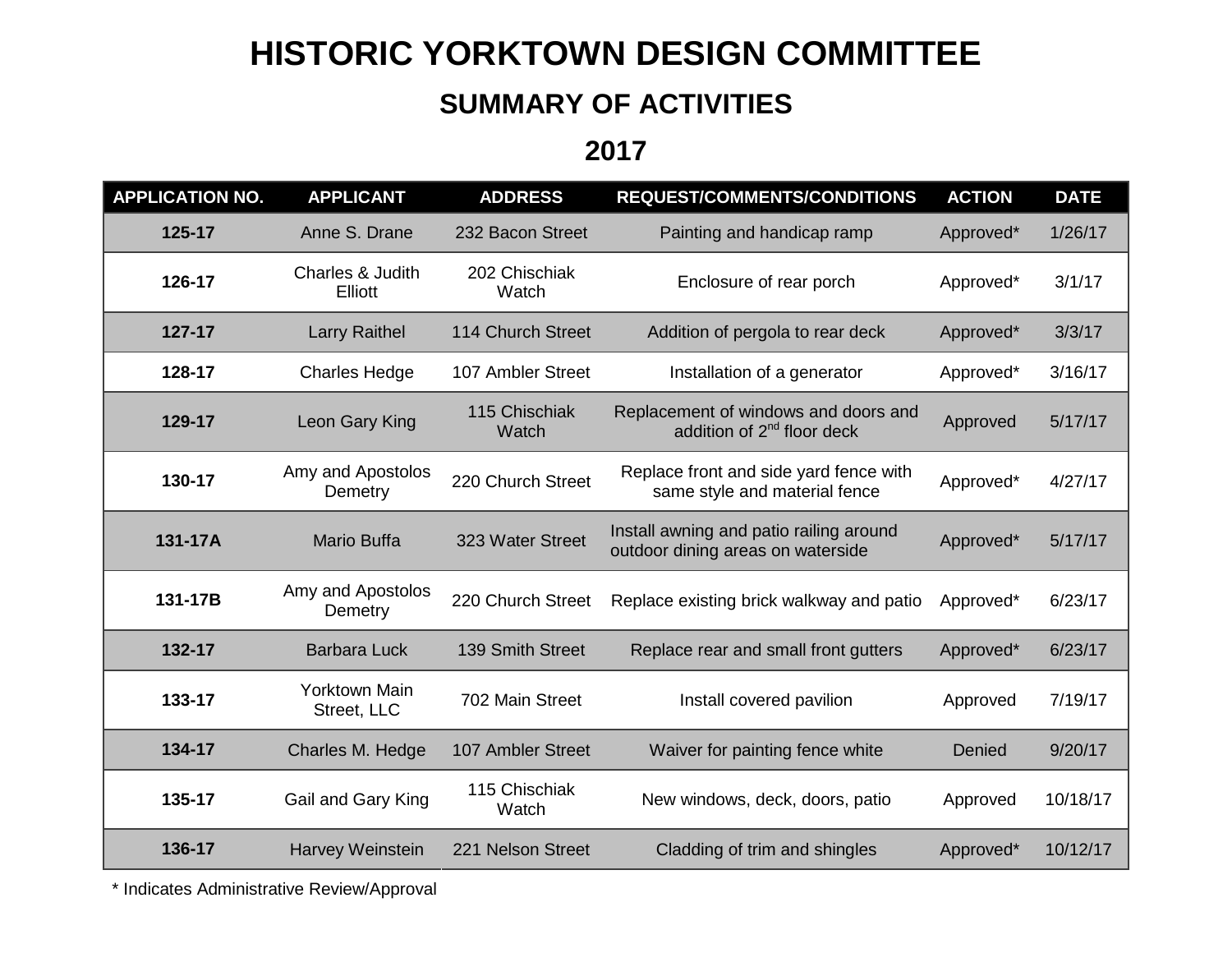#### **Development Activity Report**

January 2018

|                                                                 | Project /<br><b>Applicant Name</b>                                           | Location                               | <b>Description</b>                                                                                                                                                                                                                                                                                                                            | <b>Comments</b>                                                       |
|-----------------------------------------------------------------|------------------------------------------------------------------------------|----------------------------------------|-----------------------------------------------------------------------------------------------------------------------------------------------------------------------------------------------------------------------------------------------------------------------------------------------------------------------------------------------|-----------------------------------------------------------------------|
| Recent<br><b>Board</b><br><b>Actions</b>                        | <b>Bonaventure Realty</b><br>Group / Bulifants<br>Residential<br>(Arbordale) | Mooretown<br>Road /<br>Bulifants Blvd. | Request to allow a 50-foot building height for the proposed apartment<br>component of Arbordale; to authorize an alternative parking ratio; to<br>modify the front setback requirements for corner lots; and, to adjust and<br>modify the recreational amenity components of the overall project.<br>Planning Commission recommended Approval | <b>APPROVED</b><br>December 19, 2017                                  |
|                                                                 | I Video Productions                                                          | 306 Dandy<br>Loop Road                 | Request for a Special Use Permit to authorize a non-resident employee<br>to be engaged in a home occupation.<br>Planning Commission recommended Approval                                                                                                                                                                                      | <b>APPROVED</b><br>December 19, 2017                                  |
|                                                                 | <b>Adams Property</b><br>Group                                               | 455 Merrimac<br>Trail                  | Request for a Special Use Permit to authorize conversion of the former<br>Farm Fresh grocery building at 455 Merrimac Trail into a climate<br>controlled mini-warehouse storage facility.<br>Planning Commission recommended Approval                                                                                                         | <b>DENIED</b><br>December 19, 2017                                    |
|                                                                 | Jimmy and Christie<br>VanCleave                                              | 301 Ballard St.                        | Request for YVA-Yorktown Village Activity District authorization to<br>establish a tourist home in a portion of the former Nancy Thomas<br>Gallery building.<br>Planning Commission recommended Approval                                                                                                                                      | <b>APPROVED</b><br>December 19, 2017                                  |
| <b>Applications</b><br>Pending<br><b>Board</b><br><b>Action</b> | <b>Rosemary Stacpoole</b>                                                    | 121 Alexander<br>Hamilton Blvd.        | Request for YVA-Yorktown Village Activity District authorization to<br>use an existing detached accessory apartment as a general market rental<br>rather that the currently-approved family-only occupancy.<br>Planning Commission recommends Approval                                                                                        | Scheduled for the January<br>16, 2018 Board of<br>Supervisors meeting |
|                                                                 | Goodwin Island<br>Properties, LLC<br>(Timothy Hyatt)                         | 118 Sandbox<br>Lane                    | Request for a Special Use Permit to authorize operation of a Bed and<br>Breakfast establishment in the existing 9,000 s.f. single-family<br>residence located at 118 Sandbox Lane off Dandy Loop Road.<br>Planning Commission recommends Approval                                                                                             | Postponed at Applicant's<br>request                                   |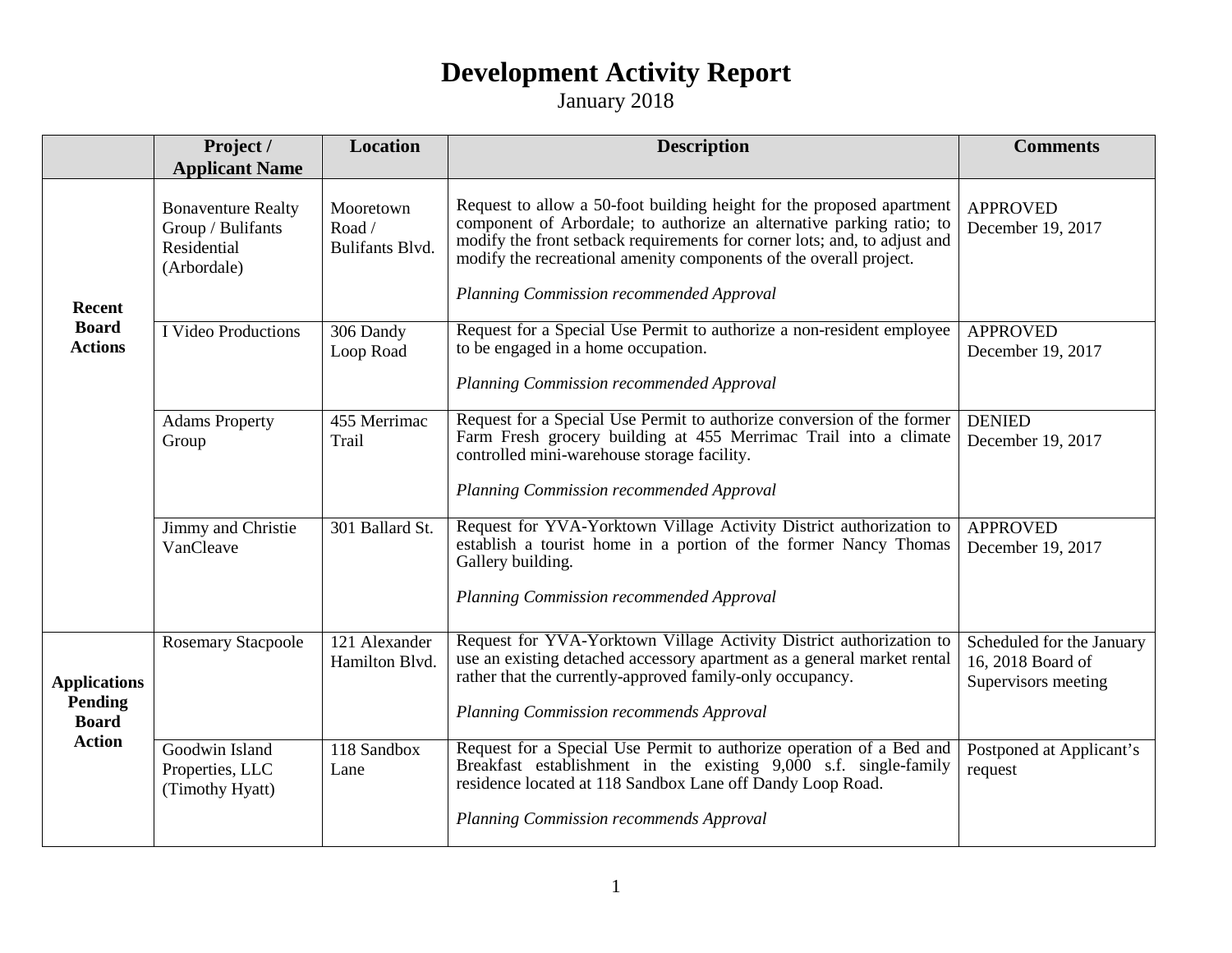#### **Development Activity Report**

January 2018

|                                      | Mid-Atlantic Land<br>Management, LLC | 2000<br>Springfield<br>Road                      | Request to rezone from EO-Economic Opportunity to PDR-Planned<br>Development Residential, (with proffers) 79 acres of property located<br>at the end of Springfield Road and north of the King's Creek Plantation<br>timeshares development to allow development of 213 age-restricted<br>(senior) dwelling units consisting of single-family detached,<br>townhouse, and 4-plex structures.                                                                                                                                                                  | Tentatively scheduled for<br>the February 14, 2018<br><b>Planning Commission</b><br>meeting |
|--------------------------------------|--------------------------------------|--------------------------------------------------|---------------------------------------------------------------------------------------------------------------------------------------------------------------------------------------------------------------------------------------------------------------------------------------------------------------------------------------------------------------------------------------------------------------------------------------------------------------------------------------------------------------------------------------------------------------|---------------------------------------------------------------------------------------------|
| <b>Future</b><br><b>Applications</b> | Nelson's Grant<br>Development, LLC   | Route 17/Fort<br>Eustis Blvd.<br>intersection    | Request to rezone from GB-General Business to PDMU-Planned<br>Development-Mixed Use an undeveloped 1-acre portion of the Patriots<br>Square Shopping Center parcel to be incorporated into the existing<br>Nelson's Grant PDMU and developed with 19 townhouse units. The<br>applicant is also requesting modifications to the original Master Plan<br>and development approval that would increase the maximum number of<br>dwelling units from 112 to 137 and eliminate the ground floor<br>commercial space in one of the yet to be constructed buildings. | Tentatively scheduled for<br>the February 14, 2018<br><b>Planning Commission</b><br>meeting |
|                                      | Pavillion<br>Development<br>Company  | 2029/2031<br><b>GWMH</b>                         | Request to rezone two parcels from R13 to GB and for a companion<br>Special Use Permit to authorize construction of an Autobell Car Wash<br>establishment involving four (4) parcels located between Oak Street<br>and Pine Street along the Route 17 frontage.                                                                                                                                                                                                                                                                                               | Tentatively scheduled for<br>the February 14, 2018<br><b>Planning Commission</b><br>meeting |
|                                      | <b>SXCW Properties</b>               | 305, 311,<br>311A, and 313<br><b>Bypass Road</b> | Request for a Special Use Permit to authorize the establishment of a<br>Sam's Xpress car wash and fueling station on four parcels with a<br>combined area of approximately 3.6 acres located on the north side of<br><b>Bypass Road</b>                                                                                                                                                                                                                                                                                                                       | Tentatively scheduled for<br>the March 14, 2018<br><b>Planning Commission</b><br>meeting    |
|                                      | <b>Realmark Associates</b>           | 6909 GWMH                                        | Request for a Special Use Permit to authorize use of the 5.6-acre<br>property on the southern quadrant of the Faulkner Road/Rt 17<br>intersection for an RV sales $\overline{\phantom{a}}$ display / service facility representing an<br>expansion of the Dodd RV establishment on the north side of Faulkner<br>Road.                                                                                                                                                                                                                                        | Tentatively scheduled for<br>the March 14, 2018<br><b>Planning Commission</b><br>meeting    |
|                                      | <b>James Raines</b>                  | 104 Terrebone<br>Road                            | Request to rezone from GB-General Business to R20-Single-family<br>Residential a 0.67-acre parcel fronting on Terrebone Road to allow<br>construction of a single-family residence                                                                                                                                                                                                                                                                                                                                                                            | Tentatively scheduled for<br>the March 14, 2018<br><b>Planning Commission</b><br>meeting    |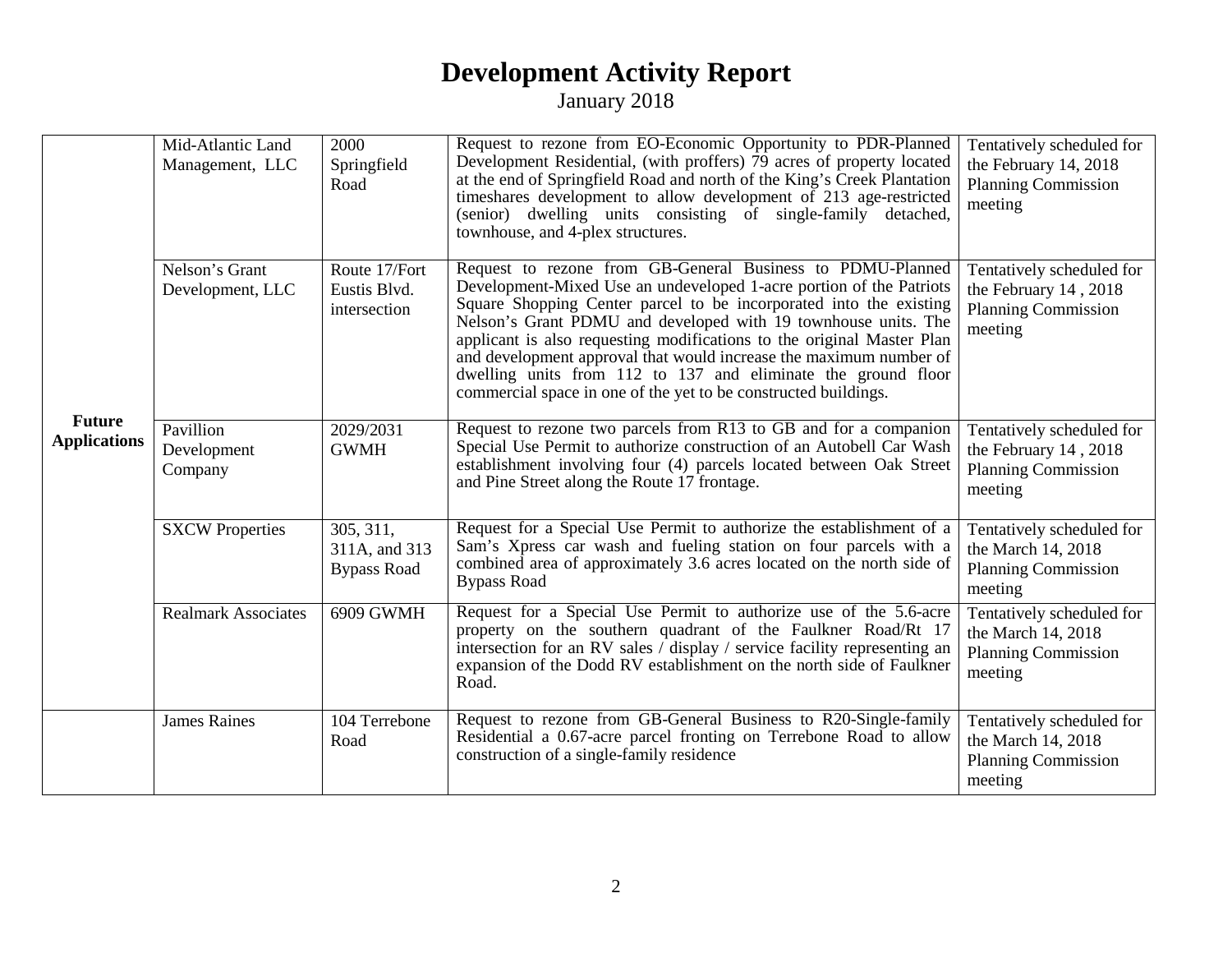### **Development Activity Report**

January 2018

| <b>Site Plans</b><br><b>Approved</b>                   | <b>Cable Associates</b>        | 423 Redoubt<br>Road (Victory<br><b>Industrial Park)</b>          | Proposed 500 s.f. Fiber Optic and Data Storage building addition on the<br>existing Cable Associates office / storage yard site                                          | Final Approval |
|--------------------------------------------------------|--------------------------------|------------------------------------------------------------------|--------------------------------------------------------------------------------------------------------------------------------------------------------------------------|----------------|
| <b>Site Plans</b><br><b>Submitted</b>                  | Arbordale<br>Apartments        | Bulifants Blvd.                                                  | Proposed 288-unit apartment complex with units arranged in three 4-<br>story buildings and including a clubhouse / pool complex.                                         |                |
| Subdivision<br><b>Plans</b><br><b>Approved</b>         | None                           |                                                                  |                                                                                                                                                                          |                |
| <b>Subdivision</b><br><b>Plans</b><br><b>Submitted</b> | Arbordale, Phase I             | <b>Ashby Park</b><br>Drive                                       | Final Plat for the 33-lot single-family detached Phase I section of the<br>Arbordale residential development per the recent PD-Planned<br>Development rezoning approval. |                |
| Land                                                   | Riverside Health<br>Systems    | <b>Theatre Road</b>                                              | Stormwater management improvements to prepare site for development<br>of proposed rehabilitation hospital.                                                               |                |
| <b>Disturbing</b><br><b>Activity</b><br><b>Permits</b> | Crossroads<br>Community Church | Lakeside Drive                                                   | Building and Parking Lot expansion                                                                                                                                       |                |
|                                                        | <b>Busch Storage</b>           | <b>Busch</b><br>Industrial Park,<br>600 Alexander<br>Lee Parkway | Continuation of phased construction of storage warehouses                                                                                                                |                |
| <b>HYDC</b><br><b>Actions</b>                          | None                           |                                                                  |                                                                                                                                                                          |                |